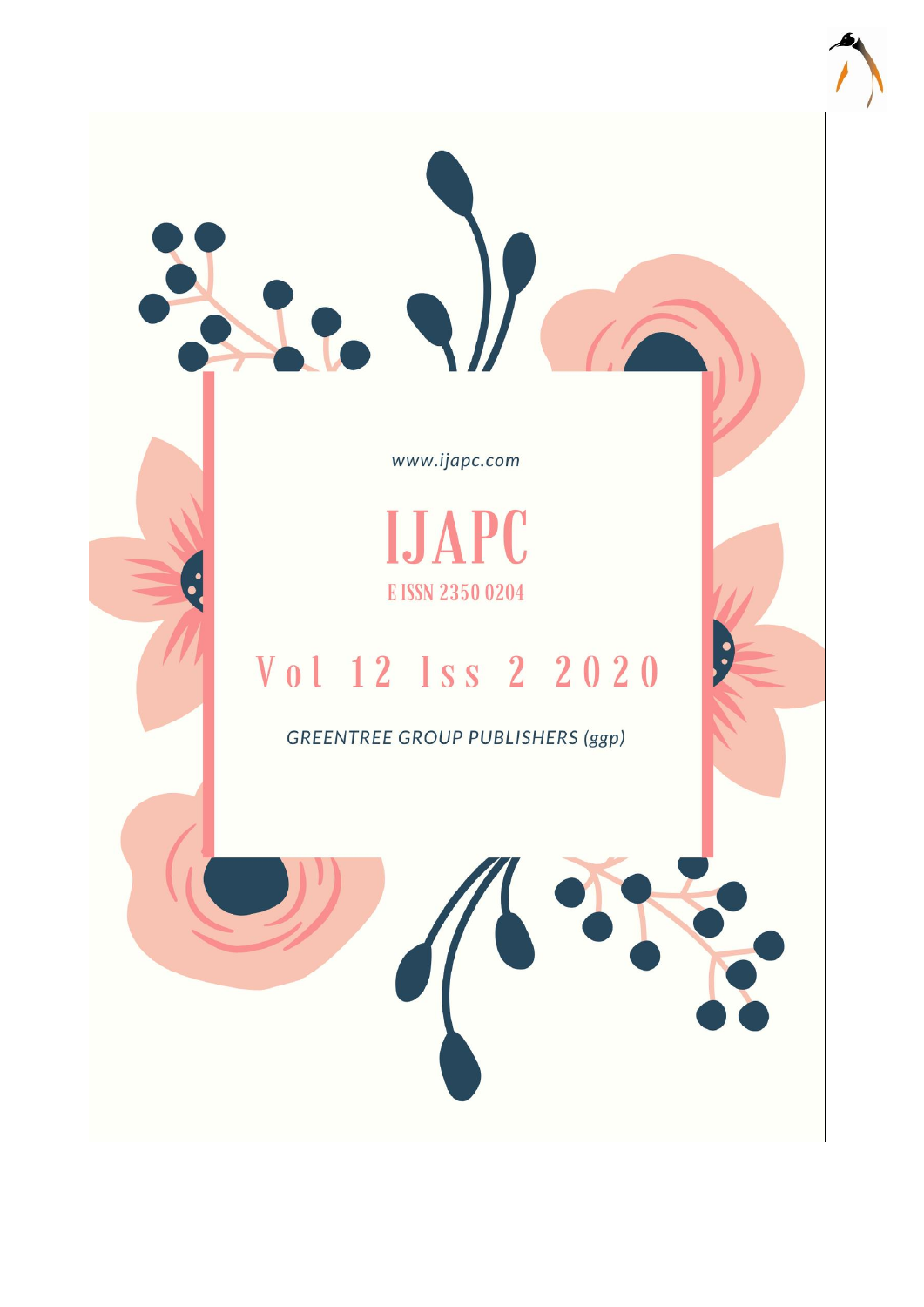

# **Int J Ayu Pharm Chem**

REVIEW ARTICLE www.ijapc.com

**e-ISSN 2350-0204**

## **A Review on the Concept of** *Hridaya* **in Ayurveda**

Shivani Arora\*

\* Department of Kriya Sharir, Ch. Brahm Prakash Ayurved Charak Sansthan, New Delhi

#### **ABSTRACT**

The concept of *Hridaya* is found in nearly all the texts of *Ayurveda*. It is well described in "*Arthe Dash Mahamully Adhyaya"* and "*Trimarmiya Adhyaya"* of *Charak Samhita* and in "*Garbh-Vyakarana Shariropkramnitya Adhyaya"*of *Sushrut Sharir Sthana.* The word *Hridaya*  itself is expressive of its function, which is *Hr-*taking, *Da-*giving, and *Ya-*moving. In *Ayurveda*, we have certain examples where a single term has multiple meanings to indicate different materials in different concepts. *Hridaya* is one of such examples. A careful study reveals that, at least two organs share almost equal claims to put themselves synonymous with the term *Hridaya.* At one end of the scale, it is the view that *Hridaya* is brain and on the other extremity is the notion that *Hridaya* refers to heart. *Ayurveda* described both brain and heart under one dome i.e., *Hridaya.* As per *Ayurvedic* treatises, *Hridaya* is not an organ that pumps blood, but something with much extensive area of action. *Samhitas* claims that *Hridaya* is that which controls body, mind, and senses and also is a seat of the intellect and vitality. But they had not mentioned the physiology of *Hridaya* especially how intellect, mind, sense of perception works though they are situated in *Hridaya.* In view of this, the entity *Hridaya* attracts the attention. Through this article, an attempt has been made to understand the *Hridaya* in the sense of heart and brain.

 $\overline{\phantom{a}}$  , and the contribution of the contribution of the contribution of the contribution of the contribution of the contribution of the contribution of the contribution of the contribution of the contribution of the

### **KEYWORDS**

*Hridaya, Heart, Brain, Mind*

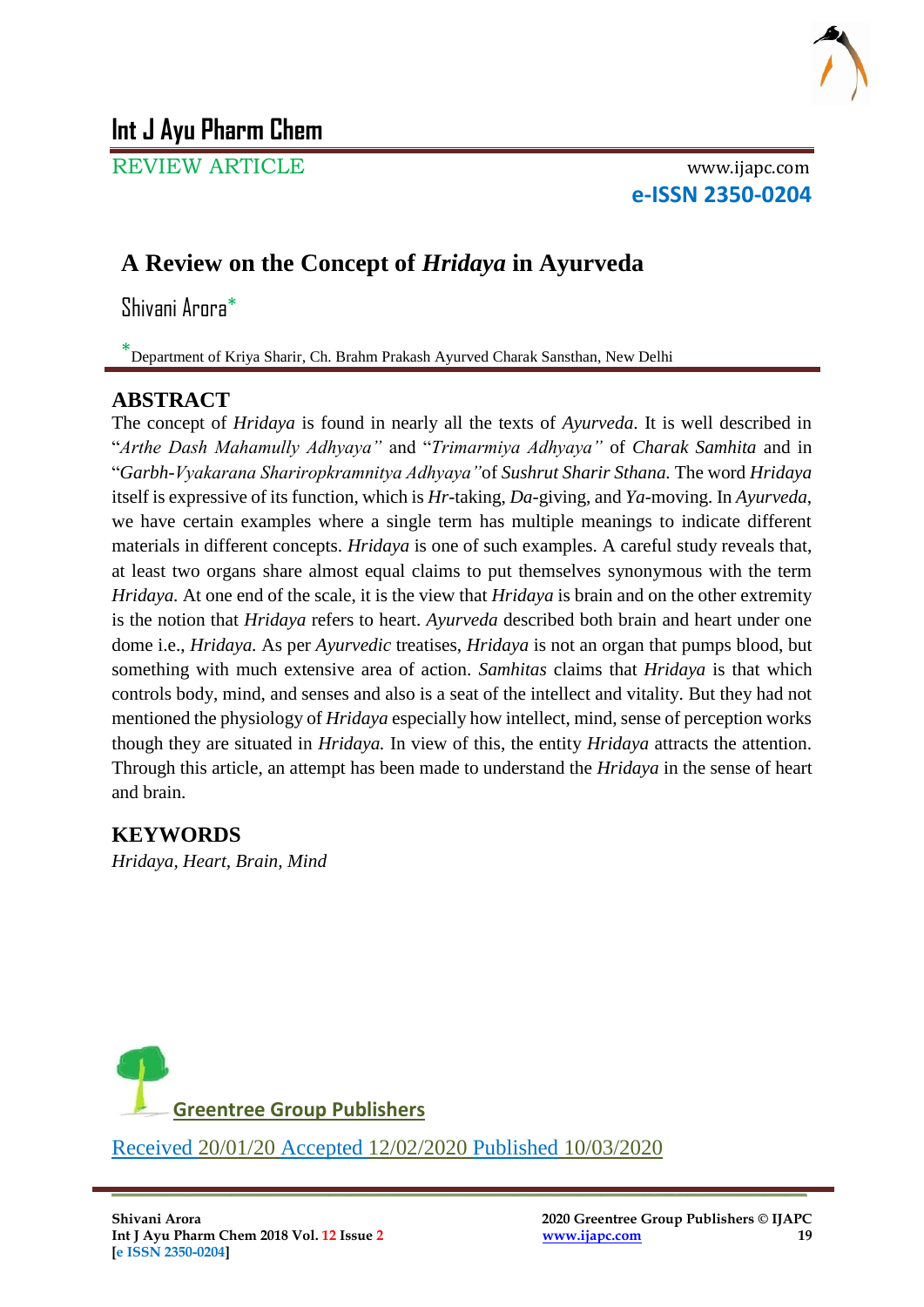#### **INTRODUCTION**

*Hridaya* is described as regards its size, location and relation with surrounding structures in ancient literature. The shape of *Hridaya* is defined like a lotus whose apex or mouth is directed downwards<sup>1</sup>. While describing the location, *Acharya Sushruta*  says that *Hridaya* is situated in between the two breasts, in the chest at the mouth of the stomach<sup>2</sup>. In the *Garbh Vyakarana Sharir* (embryology), he also mentions that *Pleeha*  (spleen) & *Phuphus* (lung) are placed below the left side of the *Hridaya* whereas *Yakrut* (liver) and *Klome* (gall bladder) are situated below the right side of the *Hridaya*<sup>3</sup> *.* Likewise *Aacharya*  Sharanghdhar stated in part-1<sup>st</sup> that *Hridaya* is situated in the thorax between breasts. He further cites that, human body is nourished because of pure blood circulated by *Hridaya* with the help of *Vyana Vayu*<sup>4</sup> *.* This depiction clearly indicates that *Hridaya* is the muscular heart which is found in thoracic region. There are some other references listed below*,* which indicates that *Hridaya* is nothing but heart. *Aacharya Charaka* has counted *Hridaya* one among 15 *Koshtang,* which means that it is the organ that is in proximity to the

Koshtha (alimentary canal)<sup>5</sup>.

 In *Trimarmiya Adhyaya, Charaka* has described three *Marmas* viz, *Hridaya*, *Shira* 

 $\mathcal{L}_\mathcal{L}$  , and the contribution of the contribution of the contribution of the contribution of the contribution of the contribution of the contribution of the contribution of the contribution of the contribution of

and *Basti.* Here *Shira* is mentioned separately so by *Hridaya* we understand as heart.

 *Aacharya Sushruta* mentioned *Hridaya*  as the *mool* of *Pranavaha Srotasa*  (channels or passages of life/air/respiration) and *Rasavaha Srotasa* (channels carrying *rasa-*nutrient tissue) along with *Rasavahini dhamni* (arteries carrying *rasa dhatu*) 6.

 *Aacharya charaka* has numbered *Hridaya* in *Dash Pranayatana*<sup>7</sup> *.*

 *Hridaya* and *Pranavaha Srotasa*  attached to it are produced by the essence of *Shonita* (blood) & *Kapha.*

 *Vagbhatta* has mentioned *Hridaya* as *moola* of *siras*<sup>8</sup> *.*

*Hridaya* is the centre of *Ojas.*

 *Aacharya Charaka* considers it in *Dashmahamoola*<sup>9</sup> .

Now coming to other part of the story, where *Hridaya* regards as brain. References which justify *Hridaya* as brain are following:-

 The body with six divisions, intellect, sense organs, five sense objects, self together with qualities and mind along with its objects are located in *Hridaya*<sup>10</sup> *.*

 If *Hridaya* gets injured, one gets *murcha* and even death on its severe painful  $conditions<sup>11</sup>$ .

 *Hridaya* is the seat of excellent Ojas and reservoir of consciousness $^{12}$ .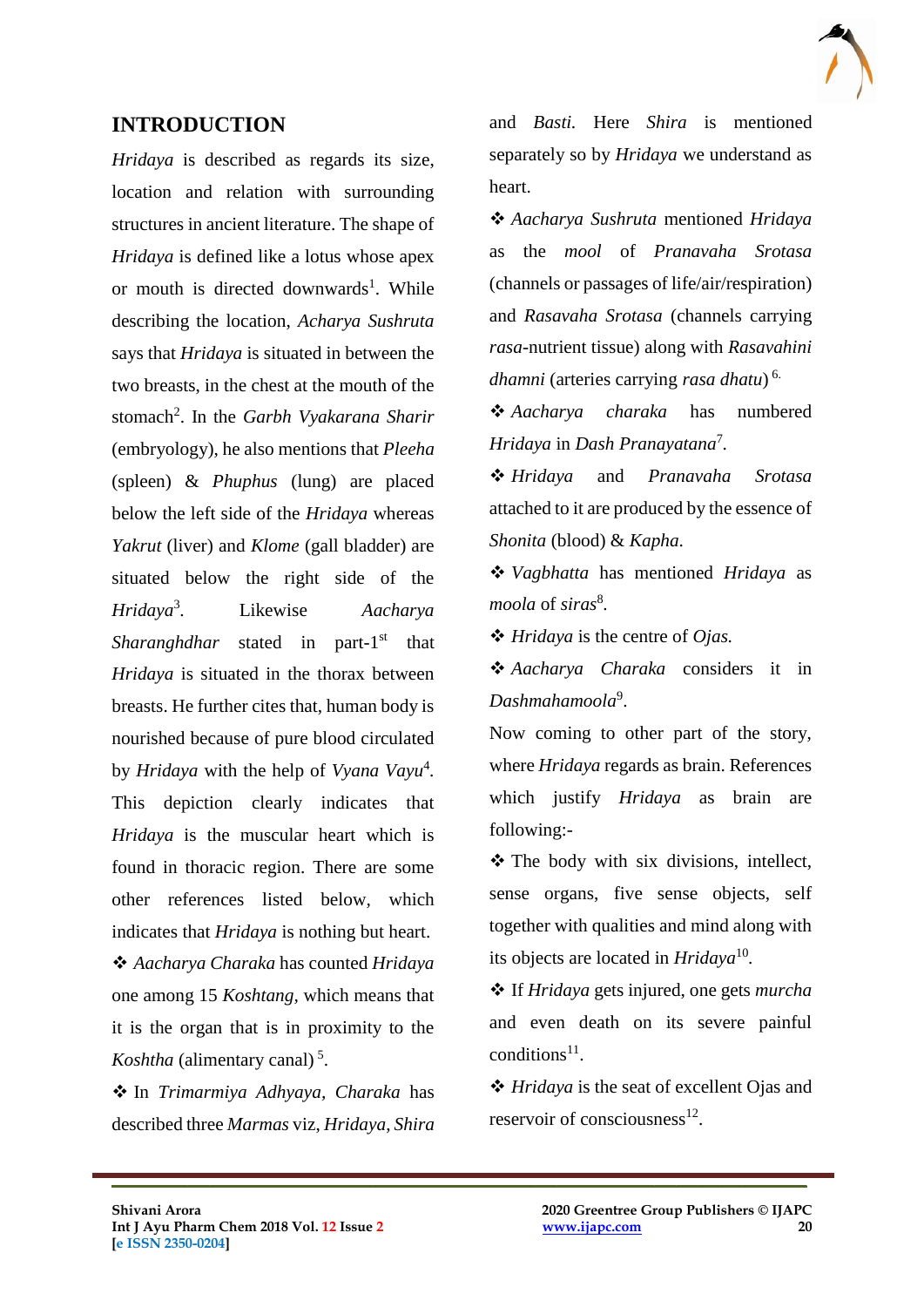*Hridaya* is the seat of *Chetana*  (conscious principle) in living beings, when this is invaded by *Tamoguna*, person get sleep $13$ .

 $\triangle$  In the fourth month because of clear development of the *Hridaya* of the foetus, *Chetana dhatu* becomes expressive of it (*Hridaya*) being his seat (*Atma*) 14 .

 While describing pathogenesis of *Apasmara* (epilepsy), *Charaka* says that the vitiated doshas spread over *Hridaya* in those having mind disturbed by *Rajas* and *Tamas* as stay there. While staying there when they gets excited by emotions such as passion, anger, fear, greed, confusion, exhilaration, greed, anxiety, agitation etc... And fill up the *Hridaya* and seats of sense organs suddenly the person is attacked by epilepsy<sup>15</sup>.

 In those with perverted mind and abundant morbidity due to intake of unwholesome & unclean food. Infliction of mind with *Rajas and Tamas, masking* of *Hridaya* with *Doshas* & injury of mind by anxiety, passion, fear, anger, grief, agitation etc... Epilepsy comes forth $16$ .

 While describing pathogenesis of *Unmad* (insane), *Charaka* says that the vitiated *Doshas* affects the *Hridaya,* which is the seat of intellect. In those persons having small proportion of *Sattva (guna).*there from, reaching the mindcarrying channels they derange the mind of the person quickly $17$ .

 *Madya* (wine) having entered into the *Hridaya,* counteracts the ten properties of *Ojas* with its corresponding ten properties and thus upsets the mind $18$ .

 *Hridaya* is the seat of channels of *Rasa, Vata,* psyche, intellect, and senses, self and primary *ojas*. Hence by excessive drinking (*madya*) & consequent damage of *Ojas. Thereby, Hridaya a*s well as the *dhatus*  located there gets affected $19$ .

 *Vayu* vitiated by its own aggravating factors moves upwards from its place reaching *Hridaya* and then head & temples, afflicts them and bends the body like bow, causes convulsions & mental confusions. The patient breathes with difficulty, has stiff and closed eyes, loses consciousness & groans like pigeon. This is known as Apatantraka (hysteria) <sup>20</sup>.

 In *Hridaya,* ten *dhamnis, prana* & *apana,* mind, intellect, consciousness & *mahabhutas* are established as spokes in the hub. In head senses, channels carrying them & vital breath are located as rays in the  $sum<sup>21</sup>$ .

 The *pitta* present in the *Hridaya* is *Sadhak pitta* and it is responsible for fulfilling the desires of the mind $^{22}$ .

 Desire, aversion, happiness, misery, will, consciousness, control, knowledge,

 $\mathcal{L}_\mathcal{L}$  , and the contribution of the contribution of the contribution of the contribution of the contribution of the contribution of the contribution of the contribution of the contribution of the contribution of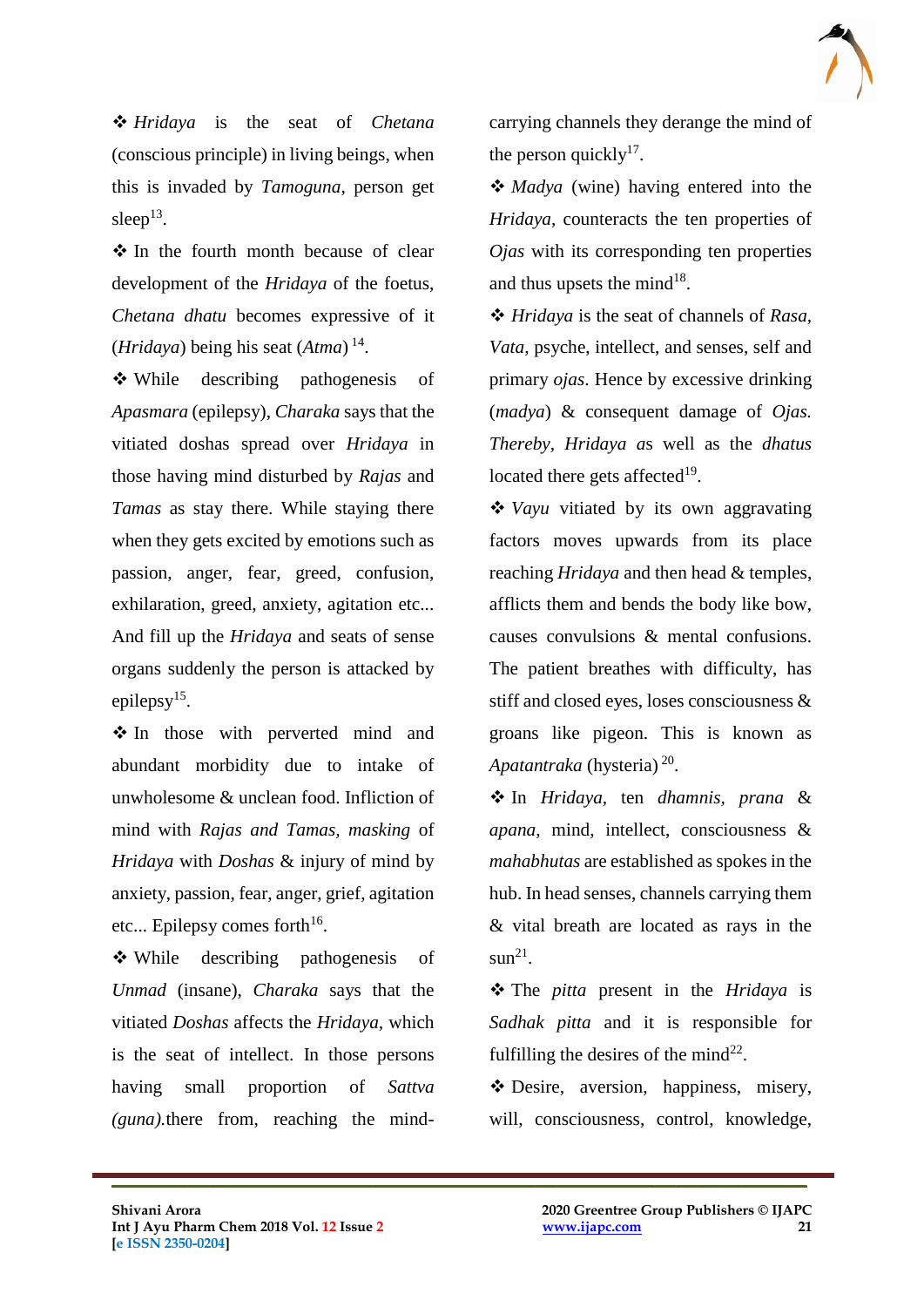memory & ego-these are the signs of the self  $^{23}$ .

The above mentioned references clearly indicate that consciousness, mind, intellect, memory, knowledge etc.., are seated in the *Hridaya*. It concludes that *Hridaya* is a psychosomatic entity, which influences psyche as well as soma.

#### **DISCUSSION**

 The shape of *Hridaya* resembles *adhomukha pundrika,* whose apex is directed downwards. Both the organs (heart & brain) also resembles with the shape of *Hridaya.* The heart with aorta & brain with spinal cord come into view like lotus, where the descending aorta & spinal cord resembles the stalk of lotus. Also both the organs have downward direction.

 The verses from *Ayurvedic* texts which concerns with apoplexy, insanity, hysteria etc.., indicates that these are diseases of nervous system.

 *Hridaya* described as the seat of consciousness, mind, intellect, memory, knowledge etc.., clearly indicates the functions of brain and not that of heart.

 *Yogavashista* suggests that there are two *Hridaya,* one in thoracic & other in head region $^{24}$ .

 Taking to a compromise two *Hridaya* have been accepted, namely *urohridaya* 

 $\mathcal{L}_\mathcal{L}$  , and the contribution of the contribution of the contribution of the contribution of the contribution of the contribution of the contribution of the contribution of the contribution of the contribution of

and *shirohridaya. Urohridaya* is to be accepted wherever the references is related to the circulation of *R*asa, *Rakta* etc. it will be considered *shirohridaya* wherever the reference is related to the seat of *buddhi, manas, chetana* & *indriya*<sup>25</sup> *.*

### **CONCLUSION**

Many researches studying heart shows that it is a sensory organ with a sophisticated centre for receiving & processing information. The nervous system of the heart enables it to learn, remember & make functional decisions independent of the brain's cerebral cortex. Furthermore, many experiments have demonstrated that the signals by heart continuously sends to the brain controls the function of higher brain centre involved in perception, cognition & emotional processing. This clearly indicates that *Hridaya* performs & regulate the functions of circulatory system as well as nervous system<sup>26</sup>. Finally, from above references we can conclude that *Hridaya* can be as heart for taking & giving impure & pure blood and as brain by its functioning of knowledge, memory, intellect etc... *Hridaya* is used to mean brain & heart as combined & never alone as generally believed. So the physician should keep in mind both as *Hridaya* to diagnose & treat any disease.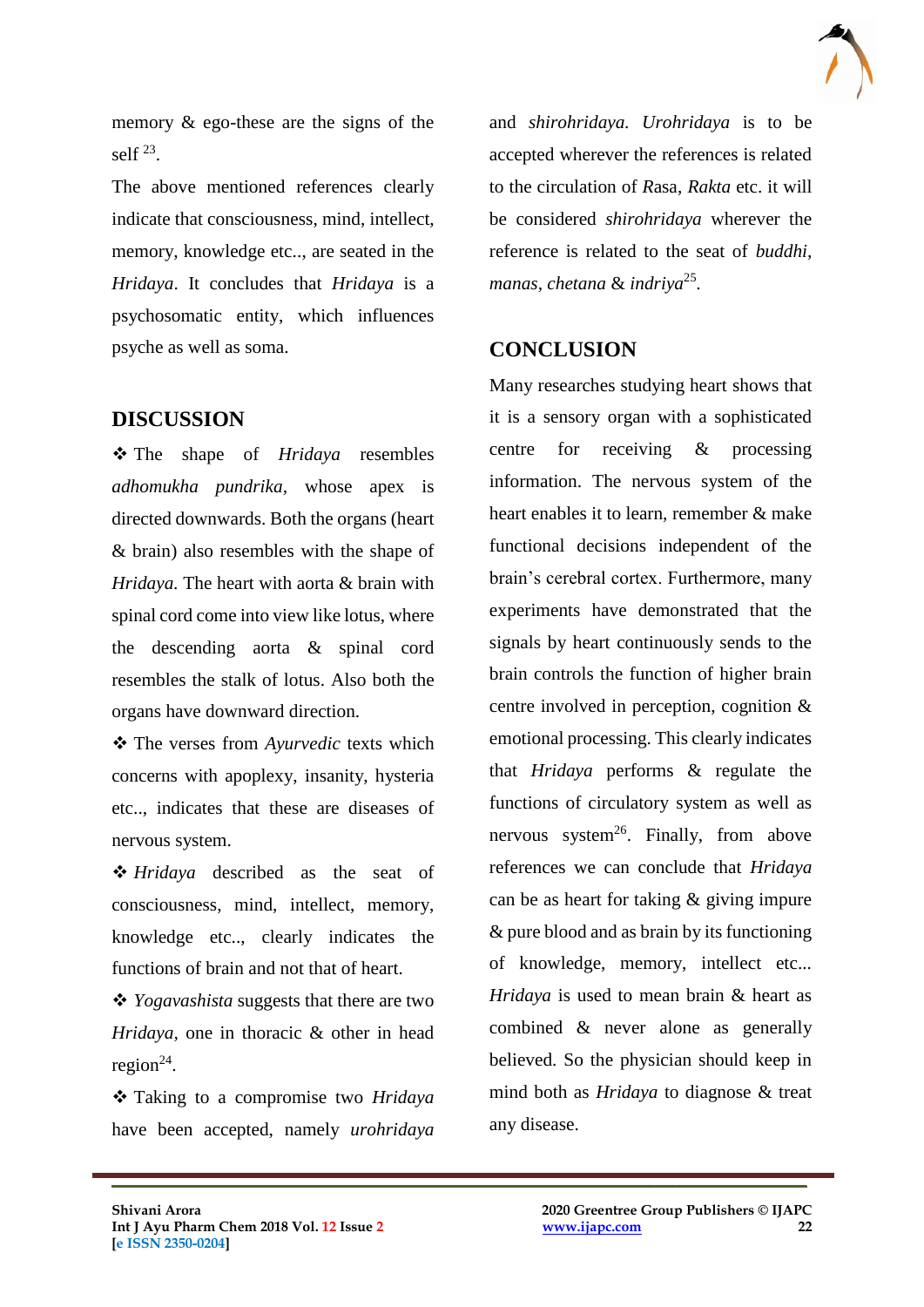#### **REFERENCES**

1. Murthy K.R. Srikantha, editor; *Sushruta Samhita*, Vol-1, Varanasi, Chaukhambha Orientalia, reprint edition 2012, page-61.

2. Murthy K.R. Srikantha, editor; *Sushruta Samhita*, Vol-1, Varanasi, Chaukhambha Orientalia, reprint edition 2012, page-112.

3. Murthy K.R. Srikantha, editor; *Sushruta Samhita*, Vol-1, Varanasi, Chaukhambha Orientalia, reprint edition 2012, page-60.

4*. Sharangdhar Samhita Purvakhand* part-1, 5/76-78, page-100.

5. *Agnivesha, Charaka Samhita,* revised by *Charaka* & *Drdhbala* with introduction by Vaidya-Samrata-shri Satya Narayan Shashtri with elaborated vidyotini Hindi commentary pt. kasinatha shashtri, Dr. Gorakhanatha Chaturvedi, part-1<sup>st</sup> edited by Pt. Rajeshwaradatta Shastri, Chaukhambha Bharati Academy, Varanasi, reprint edition 2013, page-916.

6. Murthy K.R. Srikantha, editor; *Sushruta Samhita*, Vol-1, Varanasi, Chaukhambha Orientalia, reprint edition 2012, page-150.

7*. Agnivesha, Charaka Samhita,* revised by *Charaka* & *Drdhbala* with introduction by vaidya-Samrata-shri Satya Narayan Shashtri with elaborated vidyotini Hindi commentary pt. kasinatha shashtri, Dr. Gorakhanatha Chaturvedi, part-1<sup>st</sup> edited by Pt. Rajeshwaradatta Shastri, Chaukhambha Bharati Academy, Varanasi, reprint edition 2013, page-916.

8. *Vagbhatta, Ashtanga Hridaya* edited with 'Vidyotani' Hindi commentary by Kaviraja Atrideva Gupta, Chaukhambha Prakashan, Varanasi, reprint 2012, page-252.

9. *Agnivesha, Charaka Samhita,* revised by *Charaka* & *Drdhbala* with introduction by vaidya-Samrata-shri Satya Narayan Shashtri with elaborated vidyotini Hindi commentary pt. kasinatha shashtri, Dr. Gorakhanatha Chaturvedi, part-1<sup>st</sup> edited by Pt. Rajeshwaradatta Shastri, Chaukhambha Bharati Academy, Varanasi, reprint edition 2013, page-581.

10. Sharma P.V.; editor *Charaka Samhita*, Vol-1, Varanasi Chaukhambha Orientalia, reprint-2011, page-237.

11. Sharma P.V.; editor *Charaka Samhita*, Vol-1, Varanasi Chaukhambha Orientalia, reprint-2011, page-237.

12. Sharma P.V.; editor *Charaka Samhita*, Vol-1, Varanasi Chaukhambha Orientalia, reprint-2011, page-237.

13. Murthy K.R. Srikantha, editor; *Sushruta Samhita*, Vol-1, Varanasi, Chaukhambha Orientalia, reprint edition 2012, page-63- 64.

14. Murthy K.R. Srikantha, editor*; Sushruta Samhita,* Vol-1, Varanasi, Chaukhambha Orientalia, reprint edition 2012, page-40.

 $\mathcal{L}_\mathcal{L}$  , and the contribution of the contribution of the contribution of the contribution of the contribution of the contribution of the contribution of the contribution of the contribution of the contribution of